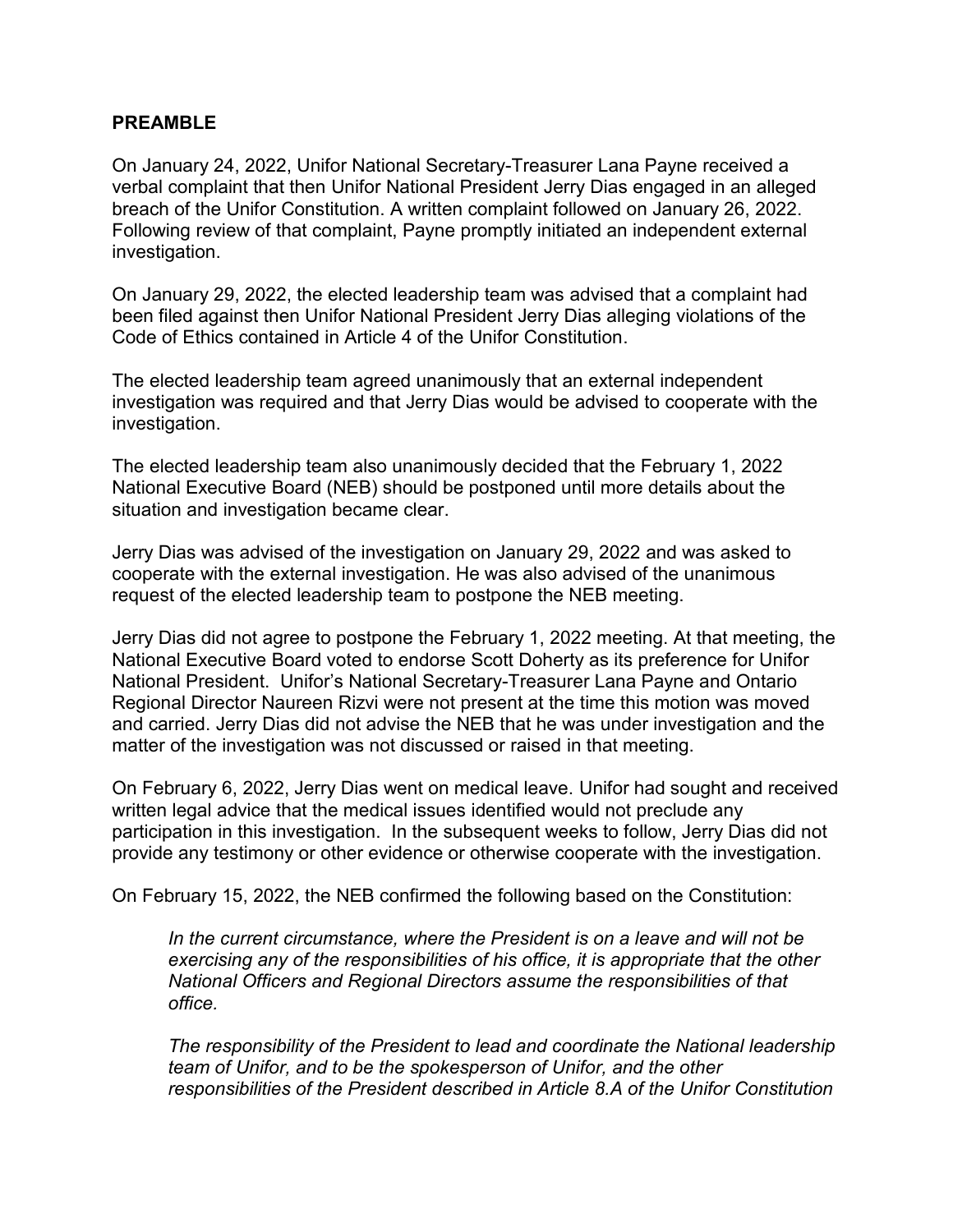*shall in the President's current absence be exercised by the Secretary Treasurer, Secretary Treasurer shall also have the assistance of senior staff including the assisted as necessary by the Quebec Director and Regional Directors. The Assistants to the President.* 

On March 11, 2022, in accordance with Article 6 (a) of the Unifor Constitution, Unifor National Secretary-Treasurer Lana Payne issued a convention call for the regular convention 150 days in advance of the scheduled opening date of August 8, 2022 as required.

 immediate retirement, and also noted his view that as a result of this immediate retirement, a special convention was required under the Unifor Constitution. The message to staff from Jerry Dias did not mention the fact that he was under Shortly after that regular convention call was sent to all local unions and staff, Jerry Dias sent an internal email to all Unifor staff outlining medical issues, announced his investigation at the time for alleged breaches of the Unifor Constitution.

 The National Executive Board met on March 21 and 22, 2022 to discuss the results of the external independent investigation.

 The investigator determined on a balance of probabilities that Jerry Dias breached the Code of Ethics and Democratic practises contained in Article 4 of the Unifor Constitution in an interaction with a third party supplier. The investigator also determined that there was interference with the investigation in the form of contact with the complainant.

As a result, the NEB determined that Jerry Dias stands charged with breaching Article 4 of the Unifor constitution and that a hearing into the charges will be held in accordance with the Unifor Constitution

 The NEB also unanimously passed a motion to ask all candidates for national officer positions to pause their campaign activities, for the time being, while the union focused on this situation.

A national press conference was held by Unifor leadership on March 23, 2022 to advise Unifor members of these decisions.

 then delivered to the Toronto Police Service the money that was given to Unifor in money over to the police. The Toronto Police subsequently issued a statement that they have initiated an investigation into these matters and have issued no further statements since. Acting on advice from legal counsel after a review of the full investigation report, Unifor connection with the complaint that Jerry Dias violated the Code of Ethics in the Unifor Constitution. Unifor did not make a complaint, it merely did as advised and turned the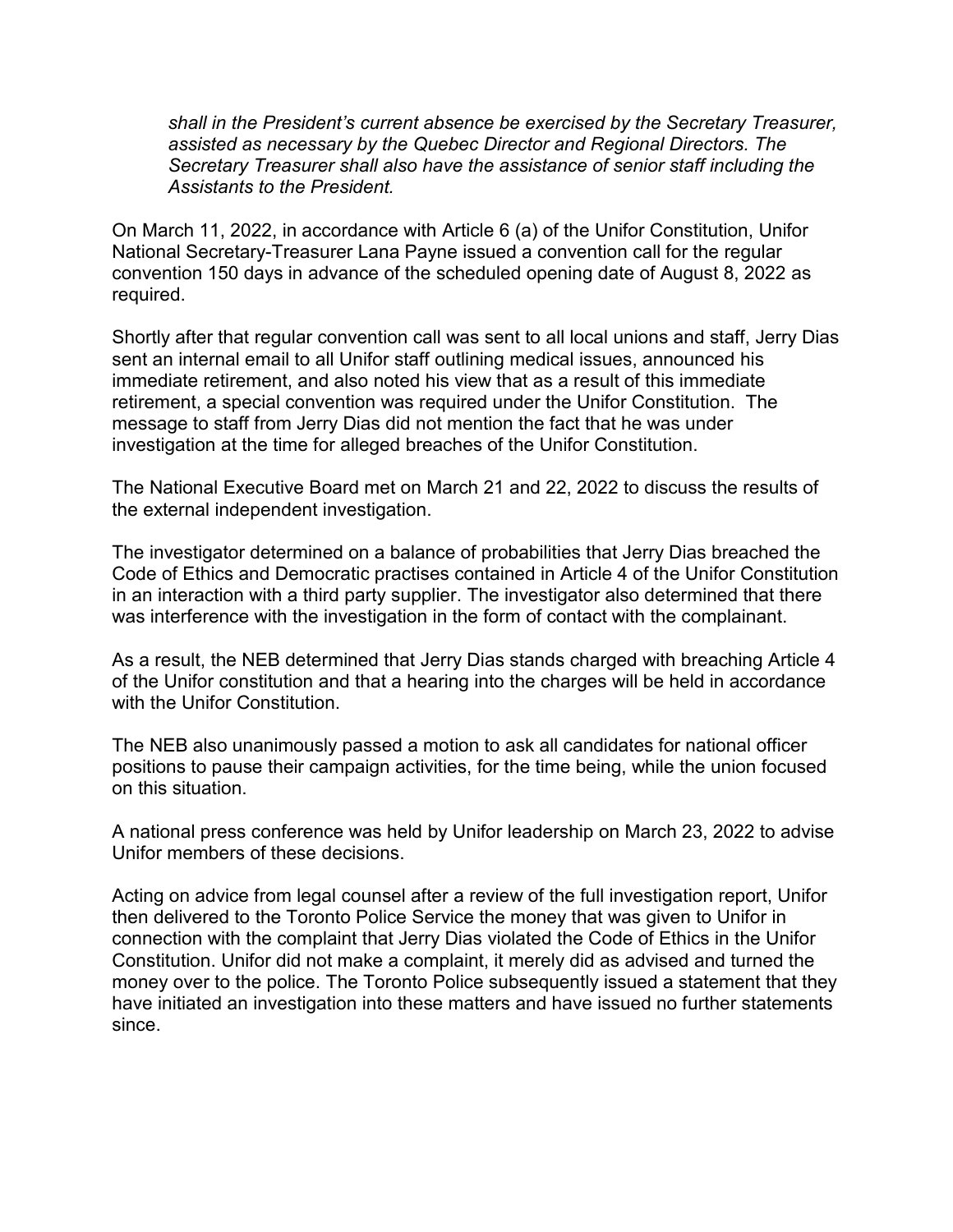On April 4, 2022, Unifor National Secretary-Treasurer Lana Payne asked the NEB for approval to call a special convention in accordance with Article 7.A.5 of the Unifor Constitution and this motion was approved. It was not unanimous.

On April 11, 2022, Unifor National Secretary-Treasurer Lana Payne announced to the NEB members that she would be putting her name forward for the position of Unifor National President, joining Scott Doherty and Dave Cassidy who had already announced their intentions to run.

On April 12, 2022, as a result of the investigation and subsequent discussion and debate, a motion was moved and seconded to remove the February 1, 2022 NEB endorsement of Scott Doherty.

After this motion was moved and seconded, Scott Doherty announced that he did not want a vote on this motion and stated his intention to withdraw from the NEB endorsement of his candidacy.

Also tabled at the April NEB meeting was a letter from a number of locals citing their concerns about a Special Convention. At that time, there was a discussion about who could vote in such a convention and it was noted any number of locals would be disenfranchised from voting based on the requirement to use 2019 delegate entitlements. A number of NEB members expressed concern about holding a Special Convention at that time.

The members of the National Executive Board have subsequently received many letters from various local unions across the country opposing a special convention and also received letters demanding that the special convention take place.

In general, the letters from local unions opposing a special convention cite the cost of holding two conventions in a short time frame, the timing of Jerry Dias' decision to retire after the regular convention had been called, the ongoing hearing into the constitutional charges and the Toronto Police investigation, the impacts of disenfranchising many local unions from voting in full or partial strength if they are required to use 2019 delegates instead of 2022 delegates, and the need to use common sense in accordance with the oath of office contained in the Unifor Constitution to deal with extraordinary and unprecedented events for the union.

The NEB also received a unanimous resolution from the Quebec Council opposing a special convention for similar reasons.

In general, the letters received demanding that a special convention be held argued that the union must follow the constitutional provisions related to the calling of a special convention and believe there can be no deviation from these provisions, no matter the circumstances.